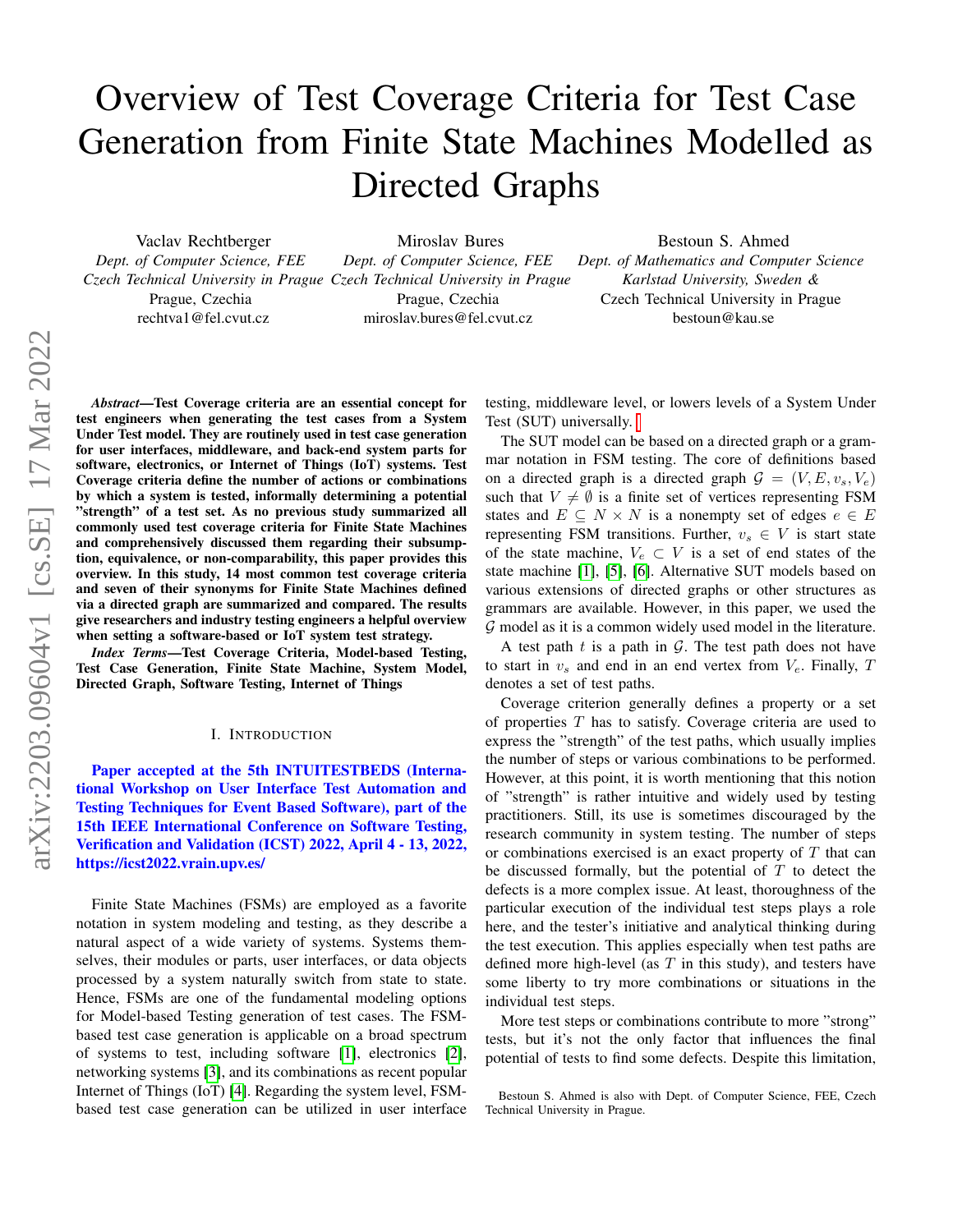the coverage criteria are a powerful tool to define the test paths' properties and potential "strength." Ammann and Offutt have done some overview work for test coverage criteria related to path-based testing [\[1\]](#page-6-0). Some of these criteria are applicable to FSM testing as well. However, we have not found a comprehensive overview of test coverage criteria dedicated directly to FSM testing. Instead, only individual works discussing some of the criteria and their relations can be found [\[7\]](#page-7-3)–[\[12\]](#page-7-4).

To this end, we provide an overview of the most common criteria for  $G$  in this paper. Besides this overview, we compare these criteria in terms of their mutual relations. At this point, we consider subsumption, equivalence, and the fact that two coverage criteria are incomparable (relations are further defined in Section [III\)](#page-2-0).

This paper focuses on FSM solely, and Extended Finite State Machines (EFSM) that are also used in system testing are not considered directly. Most of the test coverage criteria discussed in this paper may be applicable; however, this limit has to be taken into account. Also, fault coverage producing negative test cases for illegal or missing states and transitions (e.g., [\[13\]](#page-7-5)) are not discussed in the paper.

## <span id="page-1-0"></span>II. THE COMMON TEST COVERAGE CRITERIA FOR GRAPH-BASED DEFINITION OF FSM

In this section, we provide an overview of the 14 most common test coverage criteria related to FSM modeled as  $G$ , based on the literature search and our industrial praxis.

#### *A. Node Coverage (NC)*

T satisfies NC, when each  $v \in V \in \mathcal{G}$  is present in at least one  $t \in T$ . In the literature NC is also alternatively denoted as *All States Coverage* [\[1\]](#page-6-0), [\[14\]](#page-7-6). Considering the number of  $T$  steps, this criterion is the weakest of all criteria discussed in this section [\[15\]](#page-7-7).

## *B. Edge Coverage (EC)*

 $T$  satisfies EC, when all edges (referred also as the transitions)  $e \in E \in \mathcal{G}$  are present in at least one  $t \in T$ . This criterion is usually referred also as *0-Switch coverage* or *All Transitions Coverage* [\[1\]](#page-6-0), [\[14\]](#page-7-6)–[\[16\]](#page-7-8).

The EC can also be discussed in the program source code execution context. When the source code structure is modeled as FSM in the way that code statements are modeled as only  $G$ edges, *Statement Coverage* criterion usually discussed in this context would be equivalent to EC.

#### *C. Branch Coverage (BC)*

To satisfy BC, each branch of the code must be present in at least one  $t \in T$  [\[17\]](#page-7-9). When employing G to model the code structure, the branch is defined as a path that satisfies the following conditions:

- 1) The first edge of the branch starts from  $v_s \in \mathcal{G}$  or from a  $v \in \mathcal{G}$  that represents a decision in the code structure,
- 2) the last edge of the branch ends in some  $v \in V_e \in \mathcal{G}$ or in a  $v \in \mathcal{G}$  that represents a decision in the code structure, and,

3) there is no other decision point in this path.

#### *D. Edge-Pair Coverage (EPC)*

T satisfies EPC when each path that consists of two adjacent edges  $e \in E$  must occur at least once in at least one  $t \in T$  [\[1\]](#page-6-0), [\[18\]](#page-7-10). EPC is also mentioned in the literature as *All Transition Pairs Coverage* and *1-Switch Coverage* [\[15\]](#page-7-7). Moreover, modifications of this criterion can be found in the literature:

- EPC with an additional constraint that the transitions must not be adjacent (differently to standard EPC criterion) [\[15\]](#page-7-7).
- EPC with an additional constraint that any pair must not contain two same edges [\[19\]](#page-7-11).

## *E. All Path Coverage (APC)*

 $T$  satisfies APC when each possible path in  $G$  is present in  $T$ . When  $G$  contains cycles, it is impossible to satisfy this criterion - if there is at least one cycle, the number of possible paths is infinite [\[1\]](#page-6-0). APC is also mentioned in the literature as *Complete Path Coverage* [\[1\]](#page-6-0).

## *F. Prime Path Coverage (PPC)*

 $T$  satisfies PPC, when each prime path of  $G$  is a sub path of at least one  $t \in T$  [\[1\]](#page-6-0), [\[18\]](#page-7-10), [\[20\]](#page-7-12). A path is simple *Simple path* when it does not contain any loop, except this path can be a cycle itself [\[1\]](#page-6-0). The *Prime path* is a simple path that is not a subpath of any other simple path [\[1\]](#page-6-0).

#### *G. Specified Path Coverage (SPC)*

 $S$  is a set of specified paths that must be present in  $T$ . Then, T satisfies SPC, when each  $s \in S$  is present in at least one  $t \in T$  [\[1\]](#page-6-0). The principle of this criterion is practically equivalent to the Test Requirements concept from the general path-based testing [\[1\]](#page-6-0), [\[21\]](#page-7-13), [\[22\]](#page-7-14).

## *H. Round Trip Coverage (RTC)*

RTC is a special case of PPC criterion covering the possible round trips in G. [\[1\]](#page-6-0). A *Round trip path* is a prime path of nonzero length that starts and ends at the same vertex. [\[1\]](#page-6-0). There are two commonly used types of this criterion: *Simple Round Trip Coverage* and *Complete Round Trip Coverage*.

## <span id="page-1-1"></span>*I. Simple Round Trip Coverage (SRTC)*

SRTC is satisfied, when  $T$  contains at least one round trip path for each reachable vertex  $v \in V \in \mathcal{G}$  that starts and ends an round trip path in  $\mathcal{G}$  [\[1\]](#page-6-0).

## <span id="page-1-2"></span>*J. Complete Round Trip Coverage (CRTC)*

CRTC is satisfied, when  $T$  contains all possible round trip paths for each reachable vertex  $v \in V \in \mathcal{G}$  [\[1\]](#page-6-0), [\[23\]](#page-7-15)–[\[25\]](#page-7-16).

## *K. Basis Path Coverage (BPC)*

 $T$  satisfies BPC when  $T$  is a maximal set of basis paths - linearly independent paths of  $G$  (paths that are not a linear combination of other paths in  $G$ ). The number of basis paths is equal to cyclomatic complexity [\[7\]](#page-7-3), [\[26\]](#page-7-17)–[\[29\]](#page-7-18). When applied at the source code level, BPC guarantees that every statement of the code is executed at least once in the tests [\[26\]](#page-7-17).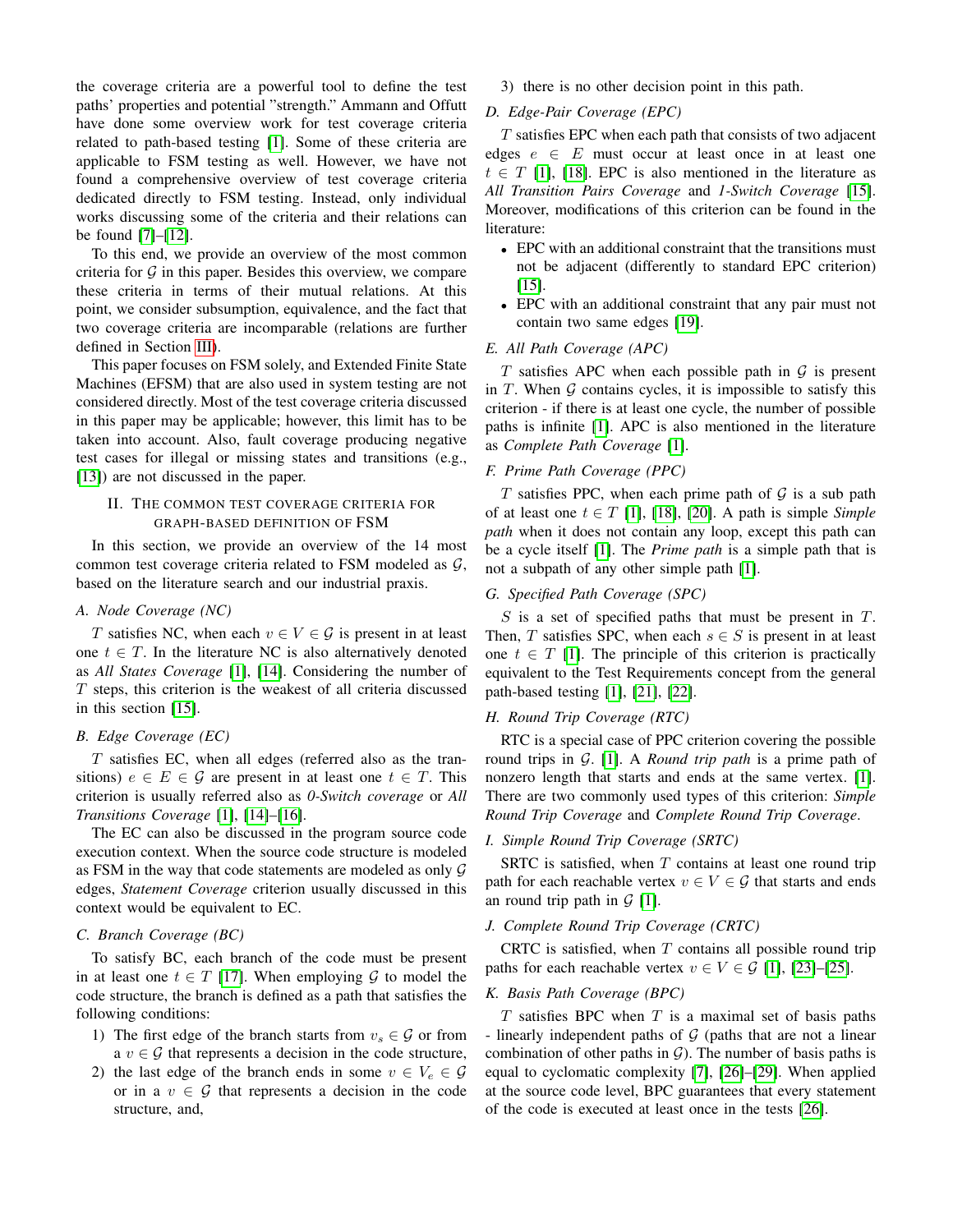## <span id="page-2-1"></span>*L. W Method Coverage (WMC)*

The W Method Coverage Criterion proposed by Chow [\[30\]](#page-7-19). It is based on the program *Testing tree*, also referred to as the *Transition tree*, on all paths of the transition tree that starts in the initial node and ends in a leaf node, denoted as *P*, and characterization set denoted as *W*. The breadth-first search algorithm generates the testing tree. The Characterization set is a set of input sequences, such that for each pair of states of the whole FSM, there is at least one sequence. By applying it to these states, we obtain two different output sequences. The Final Test Set is obtained as concatenation of each  $p \in P$  by each possible input sequence  $w \in W$ .

WMC is alternatively referred as *Transition Tree Coverage* [\[23\]](#page-7-15). In a few case studies, Chow showed that WMC criterion is stronger in its fault detection power than *Branch Coverage*, *1-Switch Coverage*, *Boundary-Interior Coverage* and *H-Language Coverage*. Here, the fault detection power is dependent on particular cases (presence of defects in the tested systems). It is practically impossible to define such a criterion precisely. We can define the only subsumption of coverage criteria, as discussed further in [III.](#page-2-0)

### *M. N-Switch Coverage (NSC)*

In the industry, NSC is one of the most known and universal coverage criteria for FSMs, mainly for its presence in the TMAP Next methodology [\[31\]](#page-7-20)–[\[33\]](#page-7-21). N-Switch Coverage is satisfied when every combination of  $N+1$  adjacent transitions (edges of G) occur at least once in some  $t \in T$  [\[34\]](#page-7-22). Two special cases of NSC are commonly used:

0-Switch Coverage

Equivalent to EC already defined above [\[34\]](#page-7-22). 1-Switch Coverage

Equivalent to EPC already defined above [\[34\]](#page-7-22).

#### *N. Boundary-Interior Coverage (BIC)*

For all possible paths through a program (paths in  $G$ ), a finite set of classes C is determined when having two paths  $p_1$ and  $p_2$  that traverse  $\mathcal G$  in the same way except in traversal of loops. They are placed in separate classes if:

- 1) one of the paths enters the loop but does not repeat it, and the second path repeats this loop at least once,
- 2) in both  $p_1$  and  $p_2$  we enter or leave the loop by a different entry or exit point,
- 3) in both  $p_1$  and  $p_2$  we only enter the loop and traverse the loop by a different path, or,
- 4) in both  $p_1$  and  $p_2$  we repeat the loop, and then we traverse the loop by a different path.

 $T$  satisfies BIC, when it contains at least one path from each  $c \in C$  [\[35\]](#page-7-23), [\[36\]](#page-7-24).

## <span id="page-2-0"></span>III. SUBSUMPTION OF COVERAGE CRITERIA FOR GRAPH-BASED MODEL

In this section, we discuss a hierarchy of common test coverage criteria for a graph-based model of SUT as presented in Section [II.](#page-1-0) We use the term subsume with the following meaning: A test coverage criterion  $C_1$  subsumes  $C_2$  if each test set that satisfies  $C_1$  will satisfy  $C_2$  as well, and this relation is transitive.

From the test practitioner's viewpoint, we can informally say that  $C_1$  is "stronger" than  $C_2$ . Also,  $C_1$  produces more test combinations than  $C_2$ . But we cannot say that all test paths from a test set satisfying  $C_2$  are present in a test set satisfying  $C_1$ .

Figure [1](#page-3-0) presents the hierarchy of criteria presented in Section [II](#page-1-0) in terms of the subsume relation defined above. Suppose a test coverage criterion in rectangle A subsumes some other coverage criteria in rectangle B. In that case, this is depicted by an arrow that goes from rectangle A to rectangle B. Test coverage criteria in the same rectangle are equivalent.

In the following section, we explain the subsume relations captured in Figure [1.](#page-3-0)

Besides *subsume* relation defined above, we use the following terms. In the case that  $C_1$  subsume  $C_2$  and vice versa, we will say that  $C_1$  is **equivalent** to  $C_2$ ; this relation is transitive and symmetric. Furthermore, we say that  $C_1$  is **incomparable** to  $C_2$  if  $C_1$  does not subsume  $C_2$  and  $C_2$  does not subsume  $C_1$ . Note that if we haven't compared some test coverage criteria in this section, it does not automatically mean that these two criteria are incomparable.

# *A. Explanations of presented subsume relations*

All Path Coverage criterion subsumes all other criteria. *Explanation:* Since to satisfy *All Path Coverage*, we need all paths of the graph to be traversed, this criterion automatically subsumes the other criteria in the hierarchy. All other criteria aim to reduce the number of test paths.

There are not any criteria, that subsume Node Coverage. *Explanation: Node Coverage* is at the very bottom of the hierarchy because this criterion does not even guarantee to tour all edges in a SUT model. This can be easily proven by a test set {*a-b*} that satisfy *Node Coverage* criterion in a graph in Figure [2](#page-3-1) but obviously *Edge Coverage* criterion is not satisfied by this test set.

Prime Path Coverage subsumes Complete Round Trip Coverage as well as Simple Round Trip Coverage.

*Explanation:* Test sets that satisfy *Complete Round Trip Coverage*, as well as *Simple Round Trip Coverage*, contain only prime paths that are cycles, and a test set satisfying *Prime Path Coverage* contains all prime paths in a graph.

Complete Round Trip Path Coverage subsumes Simple Round Trip Path Coverage.

*Explanation:* This relation has been proven by Ammann and Offutt [\[1\]](#page-6-0).

Both Complete Round Trip Path Coverage and Simple Round Trip Path Coverage do not subsume any other coverage criteria discussed in Section [II.](#page-1-0)

*Explanation:* In the case of a graph with no cycle, both criteria do not require any path to traverse, hence, for a graph with no cycle,  $P = \emptyset$  satisfies both *Complete Round Trip Path Coverage* and *Simple Round Trip Path Coverage*. But  $P = \emptyset$ does not satisfy any other criteria discussed in Section [II.](#page-1-0)

Branch Coverage subsumes Edge Coverage.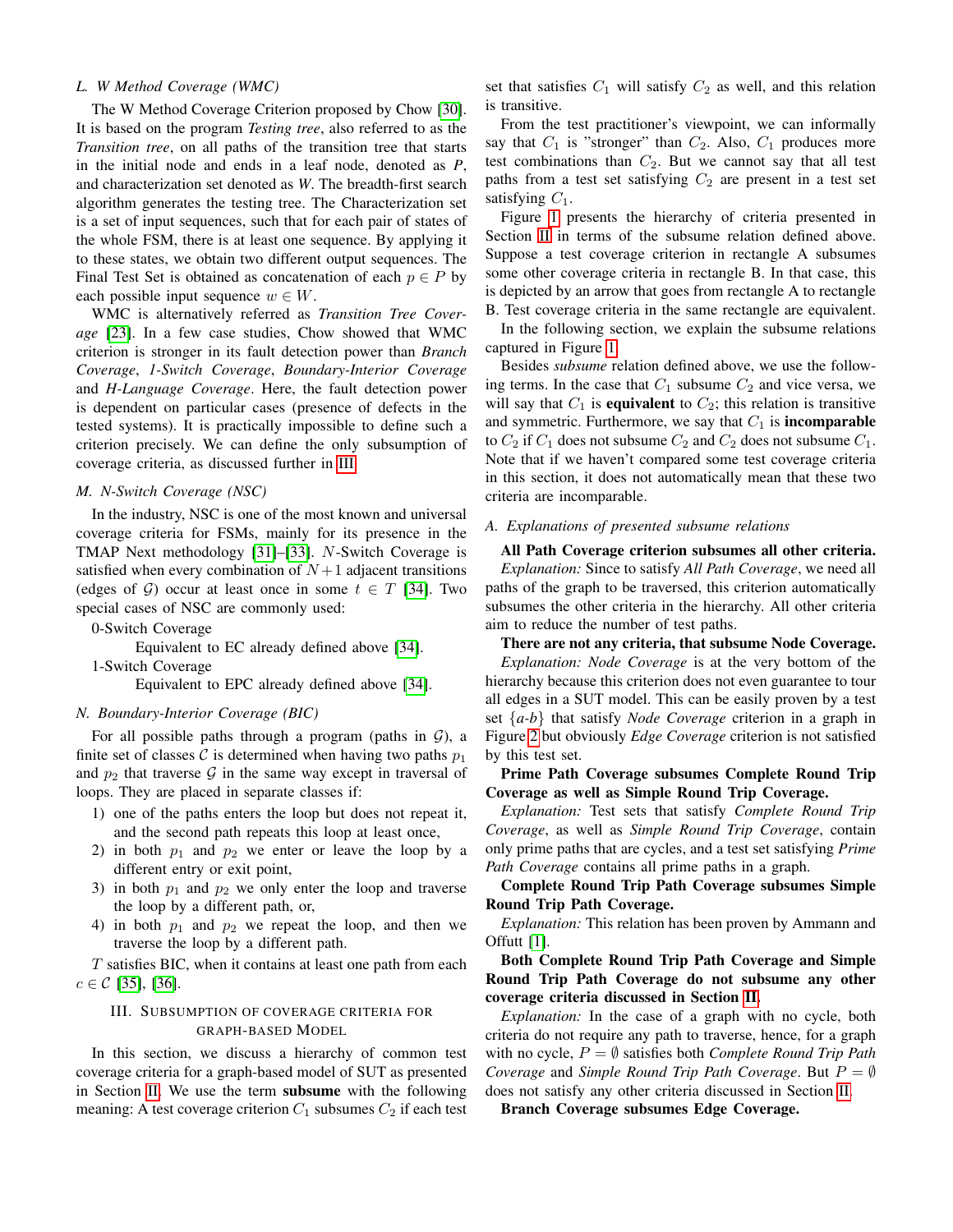

<span id="page-3-0"></span>Fig. 1. Hierarchy of common test coverage criteria for graph-based SUT model.





<span id="page-3-2"></span>Fig. 3. Example for discussion of relation between Node Coverage, Edge

Coverage and Round Trip Coverages.

<span id="page-3-1"></span>Fig. 2. Graph for discussion of Node Coverage position in the hierarchy.

*Explanation:* The fact that "*Branch Coverage* subsumes *Edge Coverage*" will be obvious when we negate it as "There is a test set that satisfies *Branch Coverage* and do not satisfy *Edge Coverage*". This negated claim is not true because, in FSM, each edge is a part of exactly one branch.

## Edge Coverage subsumes Branch Coverage.

*Explanation:* The fact that "*Edge Coverage* subsumes *Branch Coverage*" will be obvious when we negate it as "There is a test set that satisfies *Edge Coverage* but does not satisfy *Branch Coverage*". When this claim is true, all edges of FSM would be traversed, but not every branch of this FSM. That would imply that each edge of each branch would be traversed, but still, not every branch of FSM is needed to be traversed, which is an obvious contradiction.

#### Branch Coverage is equal to Edge Coverage.

*Explanation:* As explained above, *Branch Coverage* subsumes *Edge Coverage* and, concurrently, *Edge Coverage* subsumes *Branch Coverage*, hence we consider these two criteria as equal.

Neither Node Coverage nor Edge Coverage subsume any of the Round Trip Coverages (Complete Round Trip Path Coverage and Simple Round Trip Path Coverage).

*Explanation:* A test set satisfying neither *Node Coverage* nor *Edge Coverage* would not satisfy both *Round Trip Coverages* since *Round Trip Coverages* requires to traverse the graph representing FSM in concrete way specified in Sections [II-I](#page-1-1) and [II-J](#page-1-2) but *Node Coverage* and *Edge Coverage* do not require to traverse the graph this way. For instance test set  ${a - c - f, b - d - f}$  satisfy *Edge Coverage* for graph in Figure [3](#page-3-2) but not any of the *Round Trip Coverages*.

# Edge Coverage and Node Coverage are incomparable with both Round Trip Coverage

*Explanation:* This is a consequence of the facts "Both Complete Round Trip Path Coverage and Simple Round Trip Path Coverage do not subsume any other coverage criteria discussed in Section [II"](#page-1-0) and "Neither Node Coverage nor Edge Coverage subsume any of the Round Trip Coverages (Complete Round Trip Path Coverage and Simple Round Trip Path Coverage)".

#### Edge Coverage subsumes Node Coverage.

*Explanation:* Because each edge is defined by two nodes, all nodes must be traversed (to satisfy *Node Coverage*) when all edges are traversed (to satisfy *Edge Coverage*).

Edge-Pair Coverage subsumes Edge Coverage.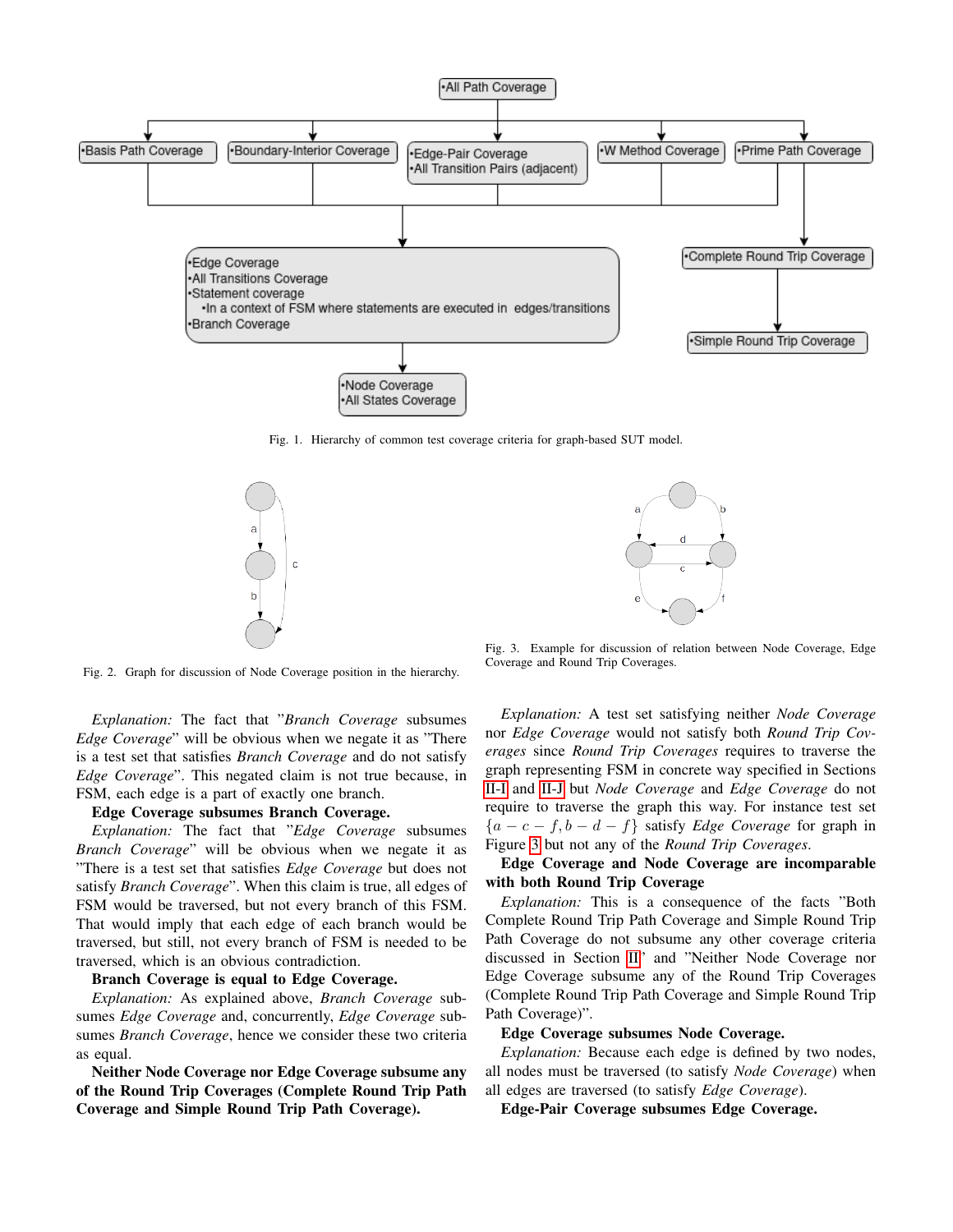

Fig. 4. An example for discussion of relation between Edge Coverage and Edge-Pair Coverage.

<span id="page-4-0"></span>

<span id="page-4-1"></span>Fig. 5. Prime Path Coverage example [\[1\]](#page-6-0).

*Explanation:* A test set satisfying *Edge-Pair Coverage* criterion also satisfies *Edge Coverage* because when the test paths tour all edge pairs, all edges must be toured by these paths as well.

## Edge Coverage does not subsume Edge-Pair Coverage

*Explanation:* This fact can be demonstrated using an example. A test set {*a-b,c-d*} satisfies *Edge Coverage* for a graph presented in Figure [4](#page-4-0) but it does not satisfy *Edge-Pair Coverage* since combinations *a-d* and *c-b* that would be required to be present in the test set to satisfy *Edge-Pair Coverage* are missing there.

# Prime Path Coverage does not subsume Edge-Pair Coverage

*Explanation:* This claim can be explained by the example for *Prime Path Coverage* given in [\[1\]](#page-6-0). This example follows in Figure [5.](#page-4-1)

In test paths that would satisfy *Prime Path Coverage*, there is no sequence *[4,4,4]*, which is needed to satisfy *Edge-Pair Coverage*.

# Prime Path Coverage does not subsume Edge-Pair Coverage

*Explanation:* For a graph in Figure [6,](#page-4-2) prime paths are {*a* $b, a-c, d$ . In this set of prime paths, there are not all possible paths of length 2 (for instance *d-b*) that would be required to be there to satisfy *Edge-pair Coverage*. Hence, *Prime Path Coverage* does not guarantee to cover all edge-pairs.

Edge-Pair Coverage does not subsume Prime Path Coverage.



<span id="page-4-2"></span>Fig. 6. Example for relation between Prime Path Coverage and Edge-Pair Coverage.



Fig. 7. Example graph for discussion of relation between Edge-Pair Coverage and Prime Path Coverage.

<span id="page-4-3"></span>*Explanation:* This claim can be demonstrated using the following example. Figure [7](#page-4-3) presents a graph for which a set of prime paths consists of all possible paths in this graph, in particular  $\{x - y - z \mid x \in \{a, b\}, y \in \{c, d\}, z \in \{e, f\}\}.$ Removing a path  $a - c - e$ , the resulting set will not satisfy *Prime Path Coverage* since the removed path is prime, but this set still satisfies *Edge-Pair Coverage*. When removing a test path  $a - c - e$  that consists of two edge pairs,  $a - c$  and  $c - e$ , we have to ensure, that these pairs are still covered by a reduced set to satisfy *Edge-Pair Coverage*. And the pairs  $a - c$  and  $c - e$  are really covered by the reduced test set, the first pair is covered by path  $a - c - f$  and the second pair is covered by  $b - c - e$ . Hence, *Edge-Pair Coverage* does not subsume *Prime Path Coverage*.

# Prime Path Coverage and Edge-Pair Coverage are incomparable.

*Explanation:* Because *Prime Path Coverage* does not subsume *Edge-Pair Coverage* and *Edge-Pair Coverage* does not subsume *Prime Path Coverage*, we consider these two criteria as incomparable.

## Basis Path Coverage subsumes Edge Coverage.

*Explanation:* It has been proven by Watson et al. that *Basis Path Coverage* satisfies *Edge Coverage*, but not vice versa [\[7\]](#page-7-3).

Basis Path Coverage does not subsume Edge-pair Coverage.

*Explanation:* To document this relation, we can use graph *a)* from Figure [8.](#page-5-0) For this graph, a test set {*a-b, a-c-d-b, a-e-fb*} satisfies *Basis Path Coverage* criterion, but in this test set,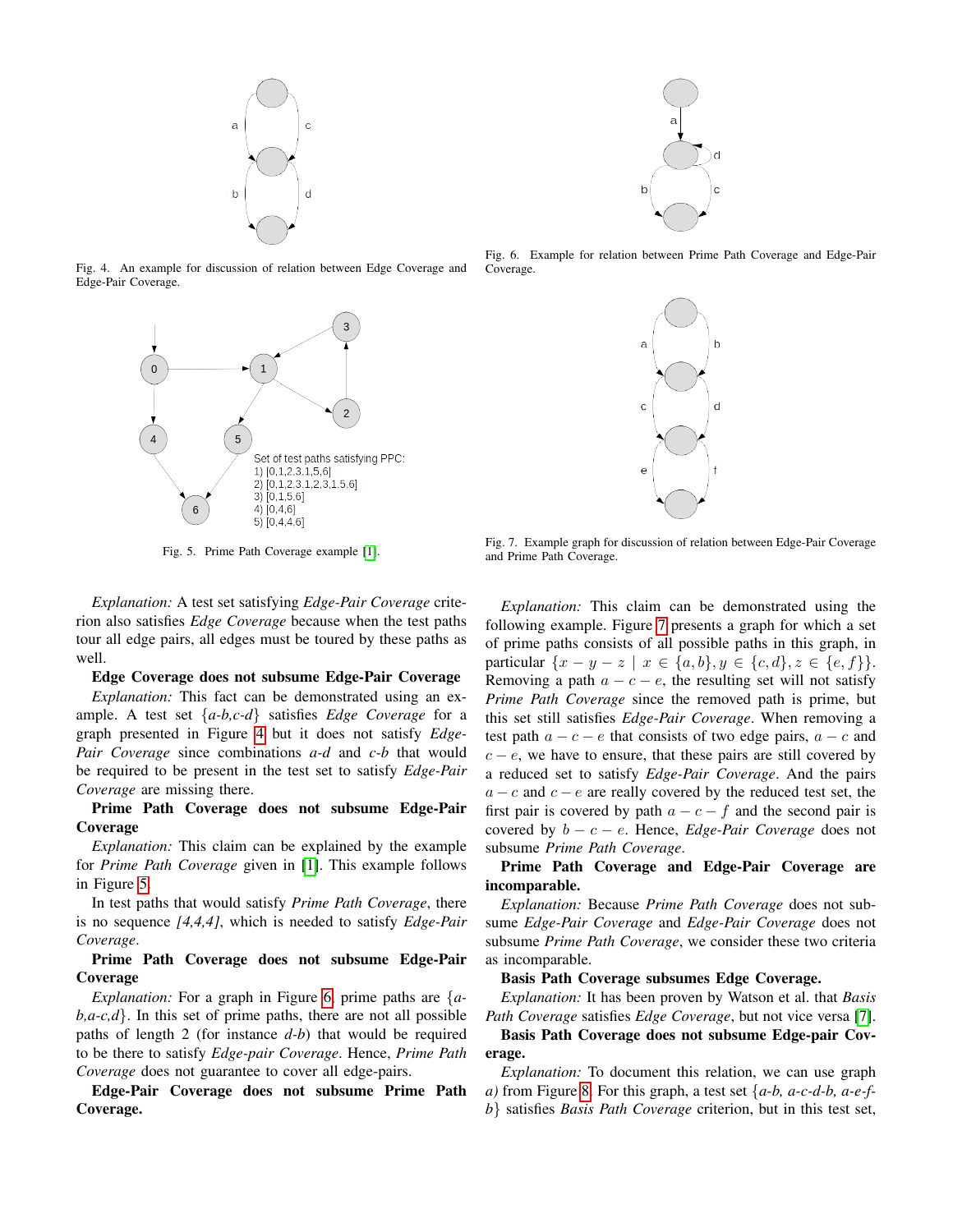

<span id="page-5-0"></span>Fig. 8. Examples for test coverage criteria discussion.



<span id="page-5-1"></span>Fig. 9. An example for discussion of the relationship between Basis Path Coverage and Prime Path Coverage.

the edge pairs *d-e* and *f-c*, which would be needed to satisfy the *Edge-pair Coverage* criterion, are missing.

# Edge-pair Coverage does not subsume Basis Path Coverage.

*Explanation:* This relation can be documented by the example graph *a)* given in Figure [8.](#page-5-0) A test set {*a-b, a-c-d-e-f-b, a-e-f-c-d-b*} satisfies *Edge-pair Coverage* but not the *Basis Path Coverage* since you cannot obtain a required test path *a-c-d-b* by a linear combination of the paths in the discussed test set  $\{a-b, a-c-d-e-f-b, a-e-f-c-d-b\}$ .

# Basis Path Coverage is not comparable with Edge-Pair Coverage.

*Explanation:* This fact is a consequence of already discussed facts "*Edge-pair Coverage* does not subsume *Basis Path Coverage*" and "*Basis Path Coverage* does not subsume *Edgepair Coverage*".

# Basis Path Coverage does not subsume Prime Path Coverage.

*Explanation:* We document this fact using an example graph in Figure [9.](#page-5-1) A test set  $\{a - b, a - c - d - b\}$  satisfies *Basis Path Coverage* criterion, but this test set does not contain a prime path d − c required to satisfy the *Prime Path Coverage* criterion.

The next criterion to discuss is *W Method Coverage*. As explained in Section [II-L,](#page-2-1) in this method, test sets are generated using the *Testing Tree* and set of inputs W. W cannot be obtained only from  $G$  because it depends on FSM inputs and outputs. Hence, we can only say that there will be at least one input sequence for each state (except the final state)



<span id="page-5-2"></span>Fig. 10. Example to discuss relation Graph and corresponding Testing tree.

that triggers at least one adjacent transition from this state to another. Still, it is uncertain which one will be traversed in the case of states with more than one outgoing transition. A consequence of this fact is that each path (that starts in  $v_s \in \mathcal{G}$ node and ends in a leaf node) obtained from the *Testing Tree* will be appended with at least one edge (except the paths that end in a leaf node), but not necessarily with all possible edges.

W Method Coverage does not subsume Edge-pair Coverage.

*Explanation:* Let's use an example of a *Testing Tree* used to generate a test set satisfying *W Method Coverage* that is given in the right part of Figure [10.](#page-5-2) When we analyze paths in this *Testing Tree* which start in an initial node and end in a leaf node, we cannot guarantee that all sub-paths of length 2, namely  $e - b$ ,  $e - c$  or  $e - d$ , that would be required to satisfy *Edge-pair Coverage* will be traversed.

W Method Coverage does not subsume Prime Path Coverage.

*Explanation:* In the *Testing Tree* in the example given in Figure [10,](#page-5-2) a path  $a-d-e$  will be appended at least by one of the adjacent edges  $\{b, c, d\}$  but not necessary by all, so each of the prime paths  $e - b$ ,  $e - c$  or  $e - d$  cannot be guaranteed to be covered to satisfy *Prime Path Coverage* criterion.

W Method Coverage does not subsume Basis Path Coverage.

*Explanation:* We use an example to document this fact. The basis paths set for graph in Figure [10](#page-5-2) is  $\{a-b, a-c, a-d-\}$ e − b, a − d − e − c} and with this set, *Basis Path Coverage* is satisfied. However, *W Method Coverage* cannot guarantee to cover both paths  $e - b$  and  $e - c$ , from this set. Hence, *W Method Coverage* cannot be satisfied by this test set.

N-Switch Coverage with  $N + 1 >$ (length of the longest path in  $G$  is equivalent to All Path Coverage.

*Explanation:* Theoretical possible length of test paths satisfying *N-Switch Coverage* where  $N + 1 \geq length \ of \ the \ longest \ path \ in \ \mathcal{G} \ is \ simply$ the same as a length of the longest path in  $G$ . So, all paths in G will be present in a test set satisfying *N-Switch Coverage* with  $N + 1 \geq length$  of the longest path in  $\mathcal{G}$ .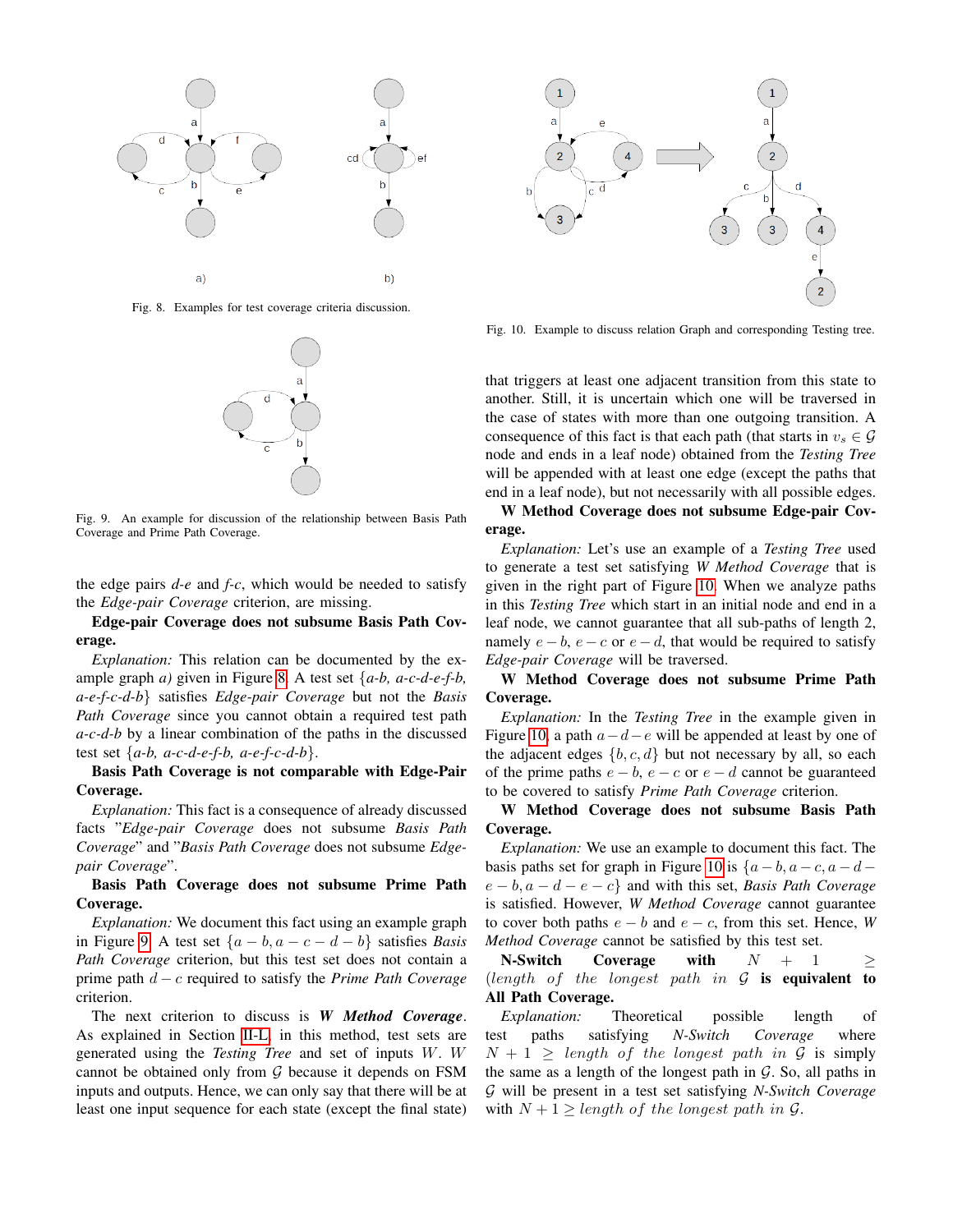N-Switch Coverage with  $N + 1 \geq$ length of the longest prime path in  $\mathcal G$  subsumes Prime Path Coverage.

*Explanation: N-Switch Coverage* criterion with  $N + 1 \geq$ length of the longestprime path in  $G$  guarantees to traverse all combinations of  $N + 1$  adjacent edges, so all prime paths will be traversed as well in a test set satisfying this *N-Switch Coverage* criterion because these prime paths are not longer than N.

Boundary-interior Coverage subsumes Edge Coverage. *Explanation:* Since *Boundary-Interior Coverage* only reduces the number of repetitions of cycles within the traversal of the graph, it covers all edges as well as *All Paths Coverage* do.

In this overview, we have discussed the relations between coverage criteria listed in Section [II](#page-1-0) that are necessary to construct the hierarchy graph presented in Figure [1.](#page-3-0) Some relations are not explicitly mentioned since they are a result of the transitivity of the subsume relation. An overview of these relations is also given in Table [I,](#page-7-25) using the following notation:

- S Criterion in a row subsumes a criterion in a column.
- E Criterion in a row is equal to a criterion in a column.
- I Criterion in a row is incomparable with a criterion in a column.
- N Criterion in a row was not compared with a criterion in a column.
- !S Criterion in a row does not subsume a criterion in a column.

In a few places of Table [I,](#page-7-25) there is an "I or S" state. These particular relations that were not necessary to construct the hierarchy graph presented in Figure [1](#page-3-0) and to determine the exact relation, more analysis has to be done, which will be a subject of the future work.

#### IV. RELATED WORK

In the Model-based Testing field, individual definitions of test coverage criteria are present in the literature, usually in the works presenting test case generation algorithms, e.g., [\[14\]](#page-7-6), [\[25\]](#page-7-16), [\[37\]](#page-7-26), [\[38\]](#page-7-27). However, less work exists regarding the comparison of individual test coverage criteria and in these works usually small sets of coverage criteria are compared, e.g., [\[7\]](#page-7-3)–[\[12\]](#page-7-4). In the general path-based testing, overlapping with FSM-based testing, some basic tests were compared by Ammann and Offutt [\[1\]](#page-6-0).

Watson and McCabe analyze Basis Path Coverage and experimentally proved that it subsumes Branch Coverage and Edge Coverage [\[7\]](#page-7-3).

Lun and Chi [\[8\]](#page-7-28) discussed a set of path-based testing coverage criteria for software architecture testing and explained their mutual subsumption formally. Further, Lun, Chi and Xu propose another two path-based coverage criteria for component testing, Node-Sequence Coverage and Edgesequence Coverage, and prove the subsumption relationships altogether with criteria from their previous work [\[8\]](#page-7-28), [\[12\]](#page-7-4).

Marré and Bertolino have indirectly focused on coverage criteria subsumption when analyzing subsumptions of requirements which are sub-parts of directed graph-based SUT model

that need to be covered to satisfy given criterion and are specific for each model [\[9\]](#page-7-29).

Sinha and Harrold analyzed coverage criteria for dataflow testing using a directed-graph based SUT model and proposed a hierarchy where various criteria as All-du-paths, All-uses, All-p-uses/some-c-uses, All-c-uses/some-p-uses, Allp-uses, All-c-uses, All-defs and general graph-based SUT model criteria as All-path Coverage, Edge Coverage and Node Coverage are compared [\[10\]](#page-7-30).

As we have not found a comprehensive overview of test coverage criteria dedicated directly to FSM testing, we provided such an overview in this paper.

## V. CONCLUSION

In this paper, we have summarized the 14 most common test coverage criteria for FSM-based test case generation, including seven synonyms, discussed relations among these criteria, and put them in a hierarchy regarding their subsumption. For each of the discussed relations between individual criteria, an explanation documenting the relationship is given. Part of the discussed criteria is common for general path-based testing based on directed graphs as a system under test model as well as for finite state machines specifically (e.g., Node Coverage, Edge Coverage). This overlap is natural and is a result of the same basic structure,  $G$  used as a SUT model. It is necessary to mention that more alternative coverage criteria exist and are significantly overlapping with the criteria listed in section [II.](#page-1-0) As an example, we can give an overview by Souza et al., which lists more alternatives [\[39\]](#page-7-31); however, due to our opinion and industrial praxis, not so common. For this reason, we decided not to include them in this overview.

The presented overview is helpful for researchers and various industrial test engineers, as FSMs are one of the most common and widely-used modeling notations in the generation of test cases for software, electronics, or IoT system testing.

#### ACKNOWLEDGMENT

The project is supported by CTU in Prague internal grant SGS20/177/OHK3/3T/13 "Algorithms and solutions for automated generation of test scenarios for software and IoT systems." The authors acknowledge the support of the OP VVV funded project CZ.02.1.01/0.0/0.0/16 019 /0000765 "Research Center for Informatics." Bestoun S. Ahmed has been supported by the Knowledge Foundation of Sweden (KKS) through the Synergi Project AIDA - A Holistic AIdriven Networking and Processing Framework for Industrial IoT (Rek:20200067).

#### **REFERENCES**

- <span id="page-6-0"></span>[1] P. Ammann and J. Offutt, *Introduction to software testing*. Cambridge University Press, 2016.
- <span id="page-6-1"></span>[2] Y. Yin, B. Liu, and H. Ni, "Real-time embedded software testing method based on extended finite state machine," *Journal of Systems Engineering and Electronics*, vol. 23, no. 2, pp. 276–285, 2012.
- <span id="page-6-2"></span>[3] B. S. Bosik and M. Ü. Uyar, "Finite state machine based formal methods in protocol conformance testing: from theory to implementation," *Computer Networks and ISDN Systems*, vol. 22, no. 1, pp. 7–33, 1991.